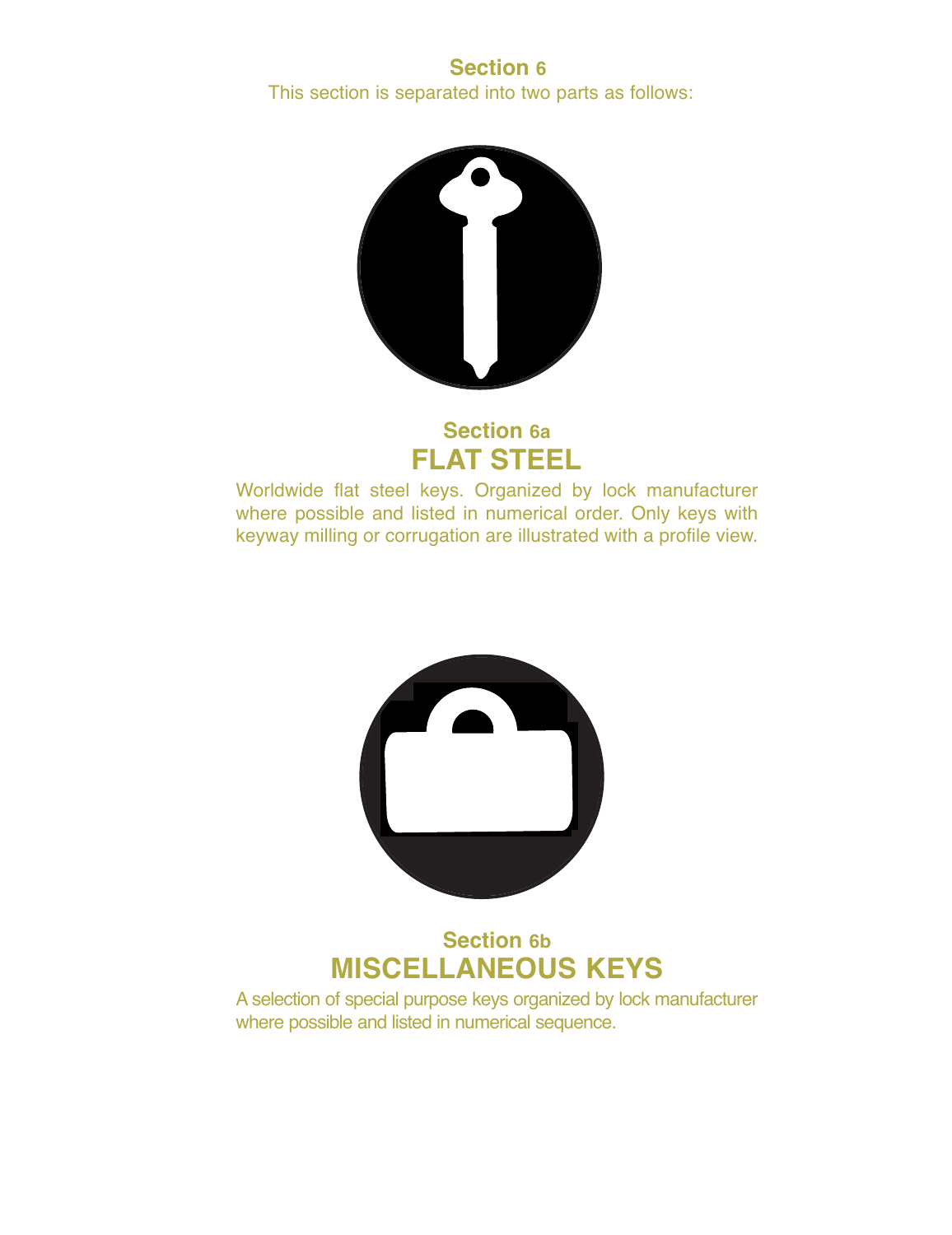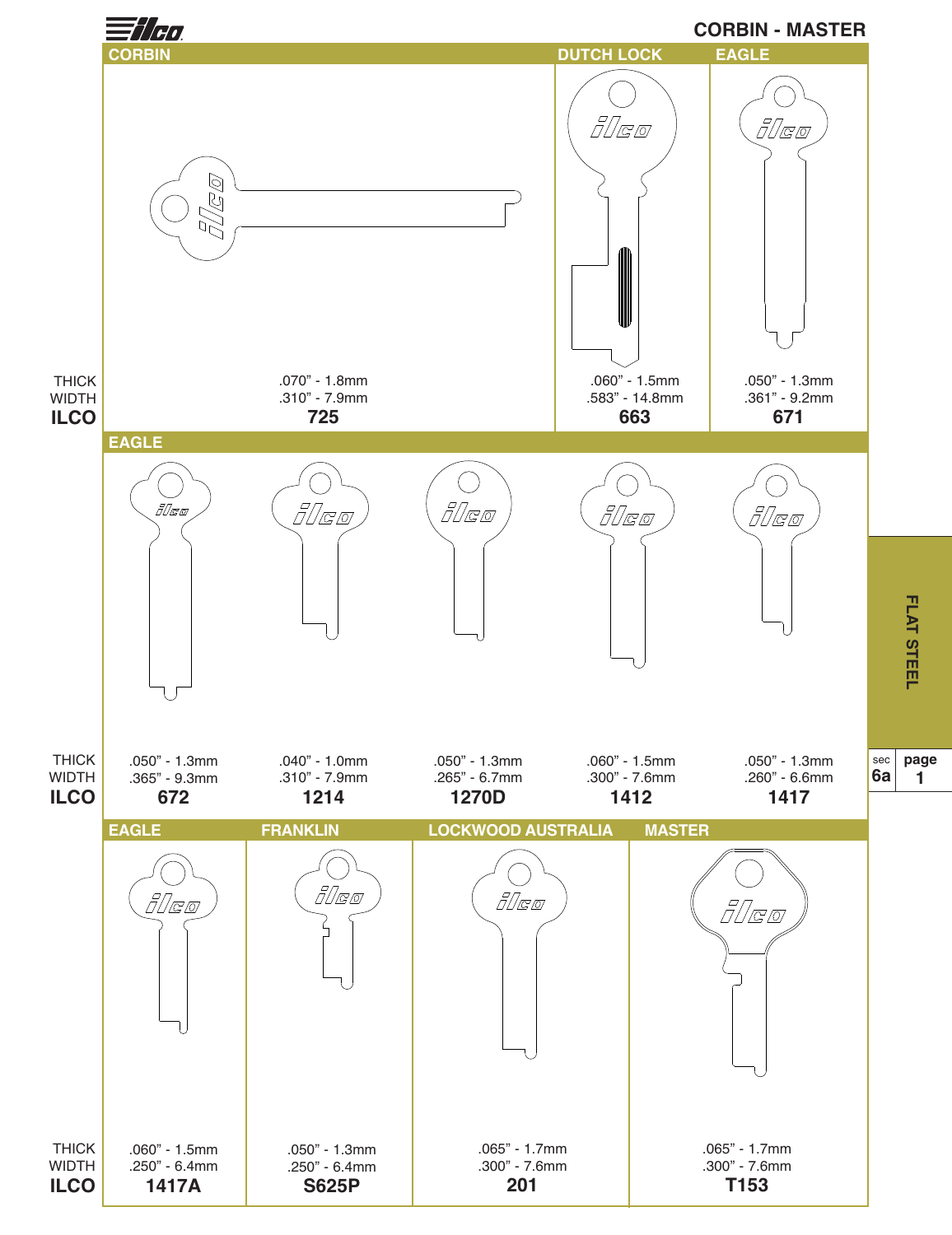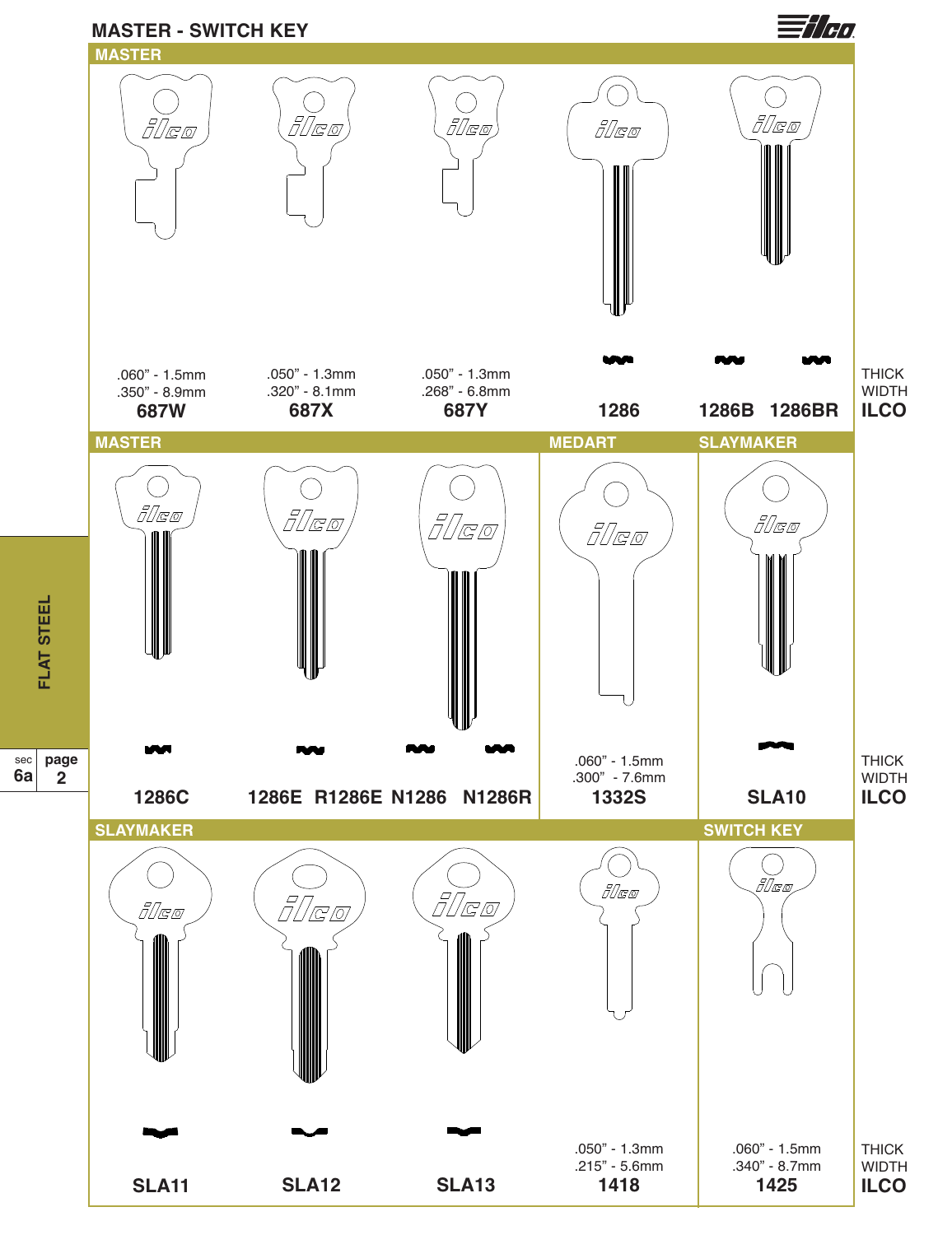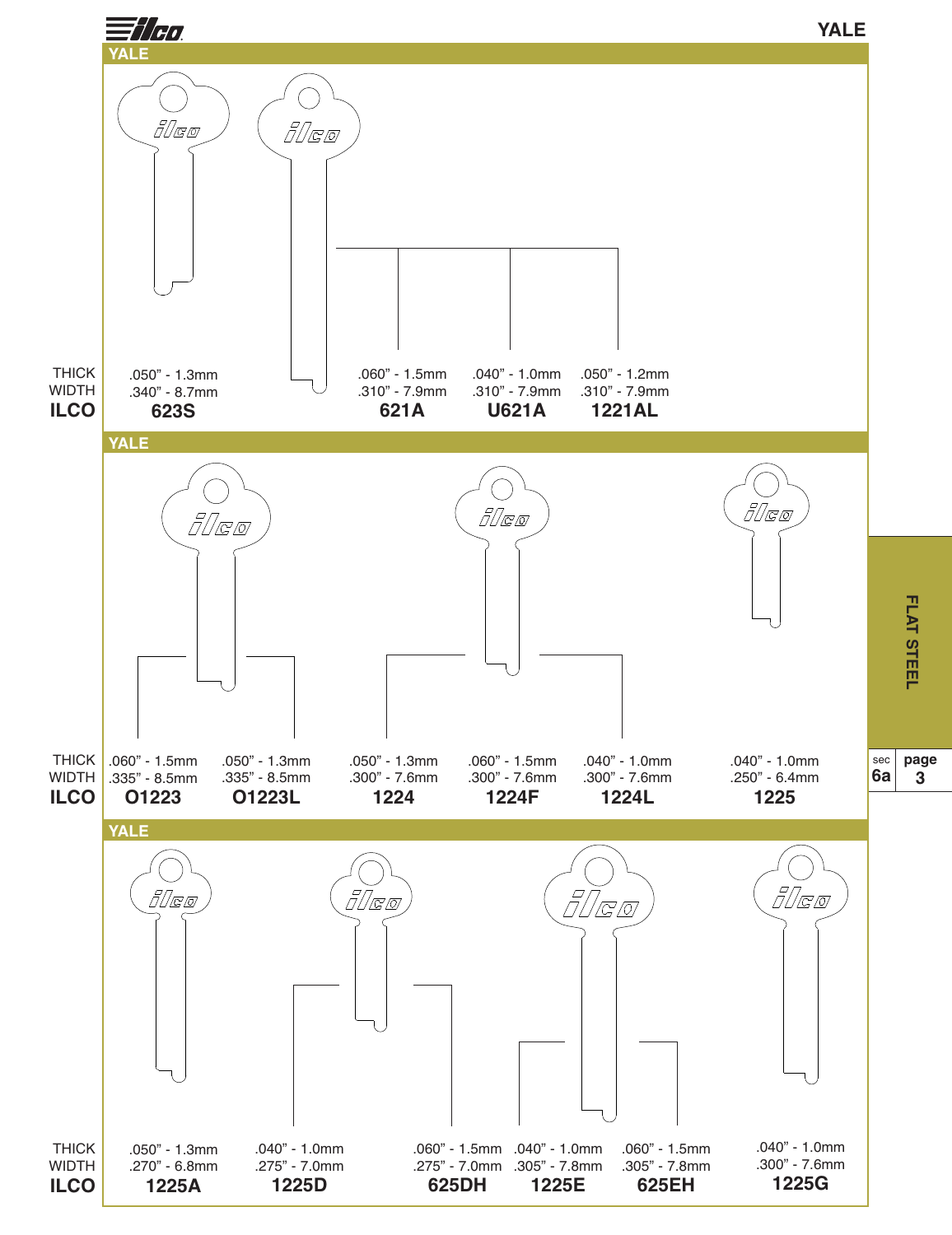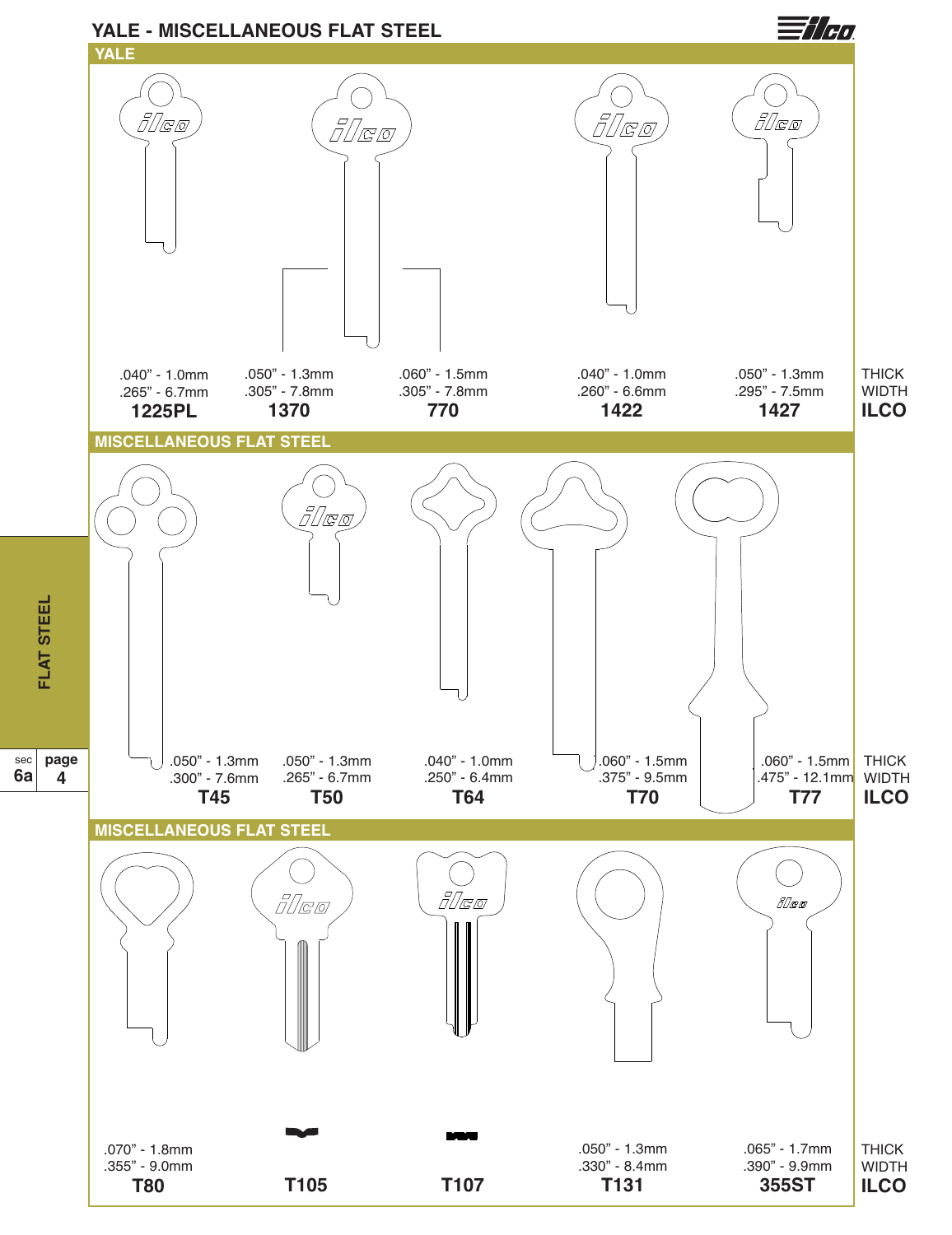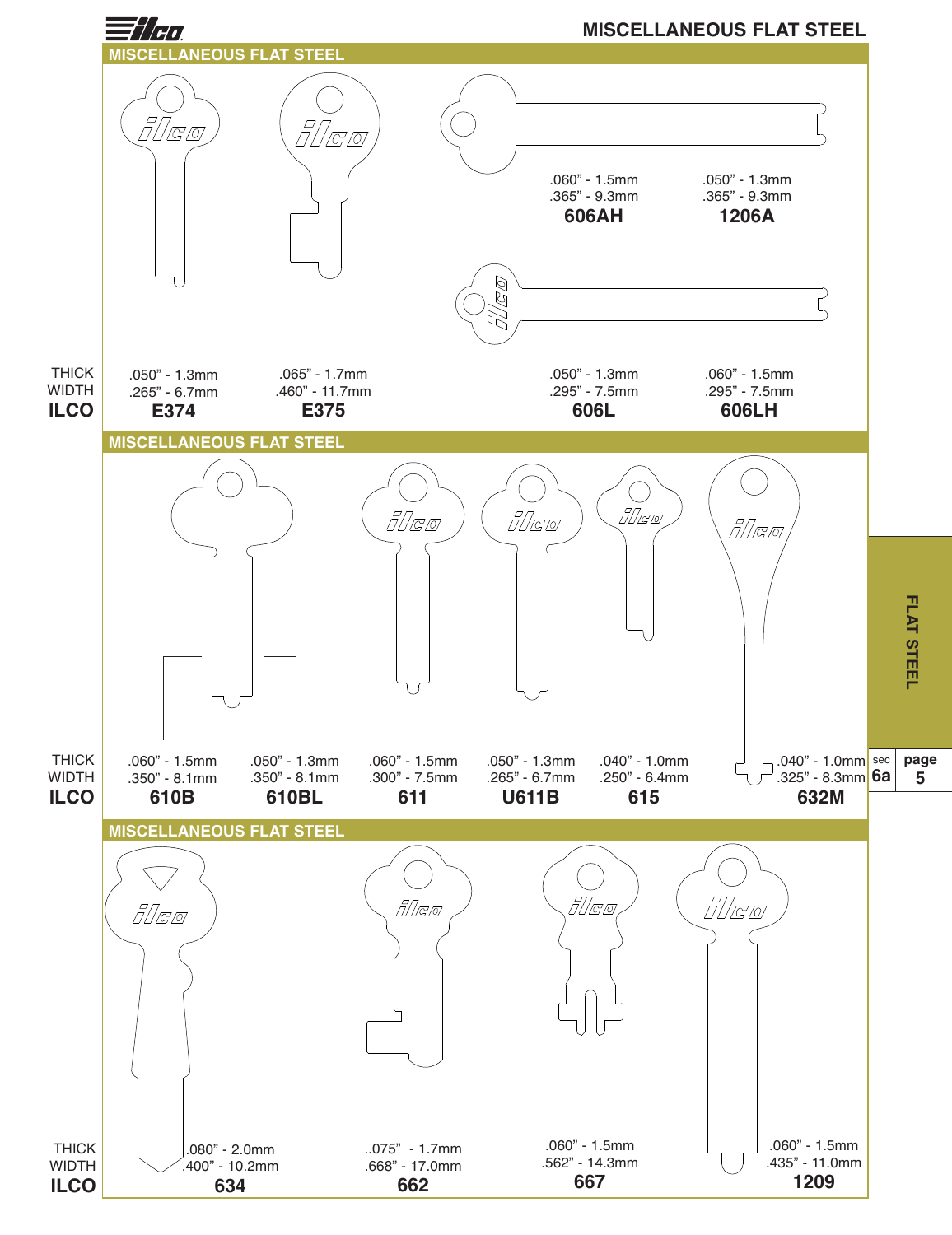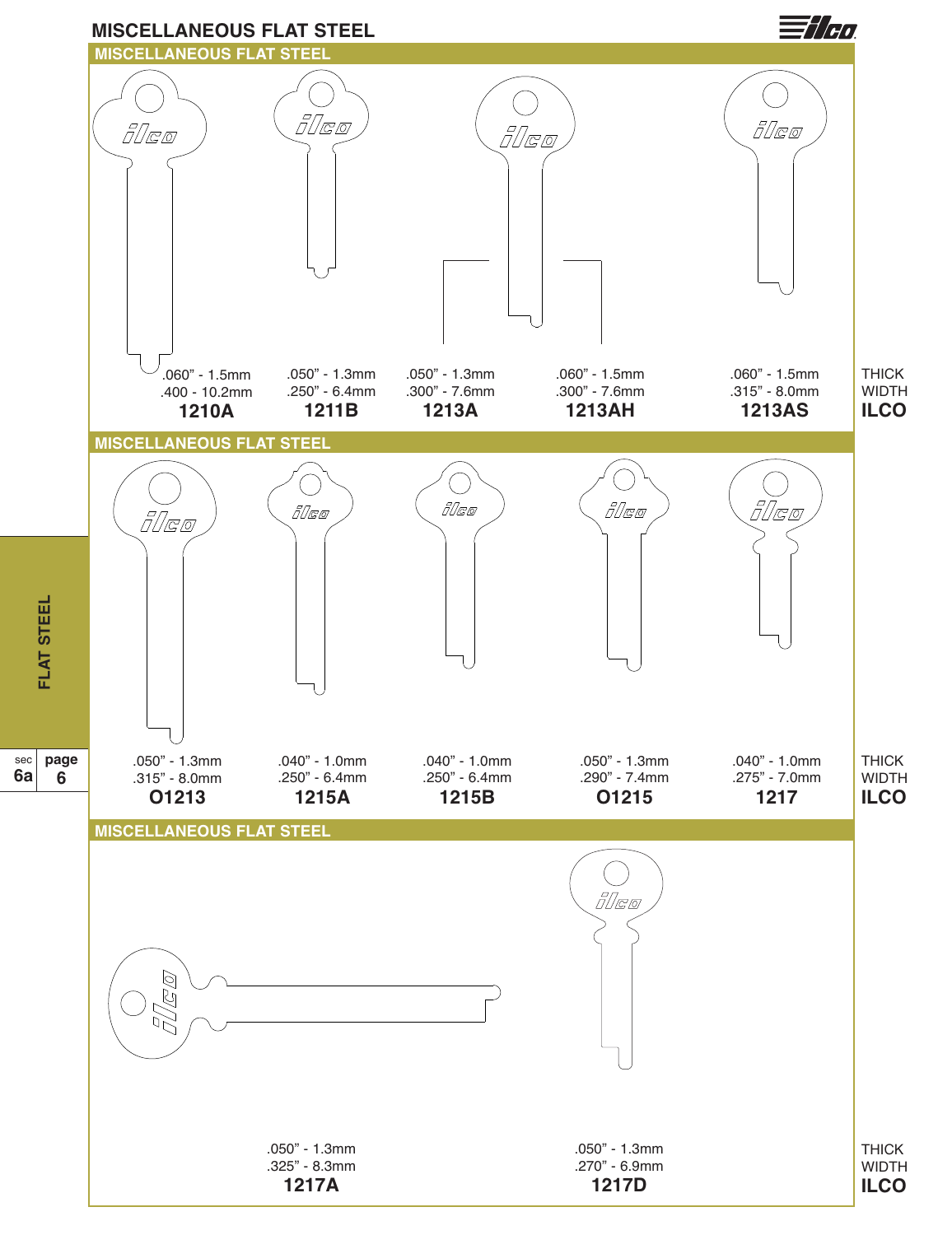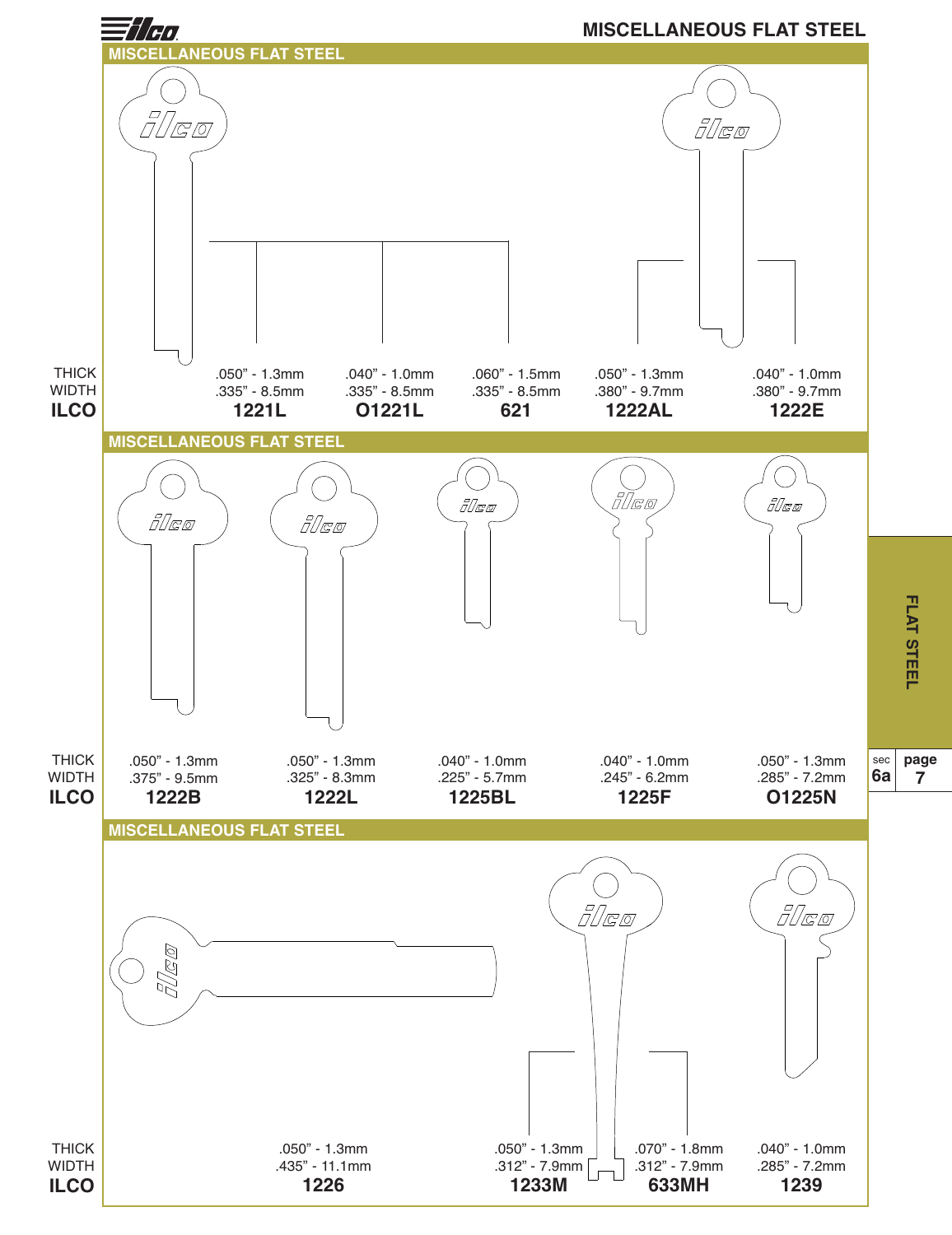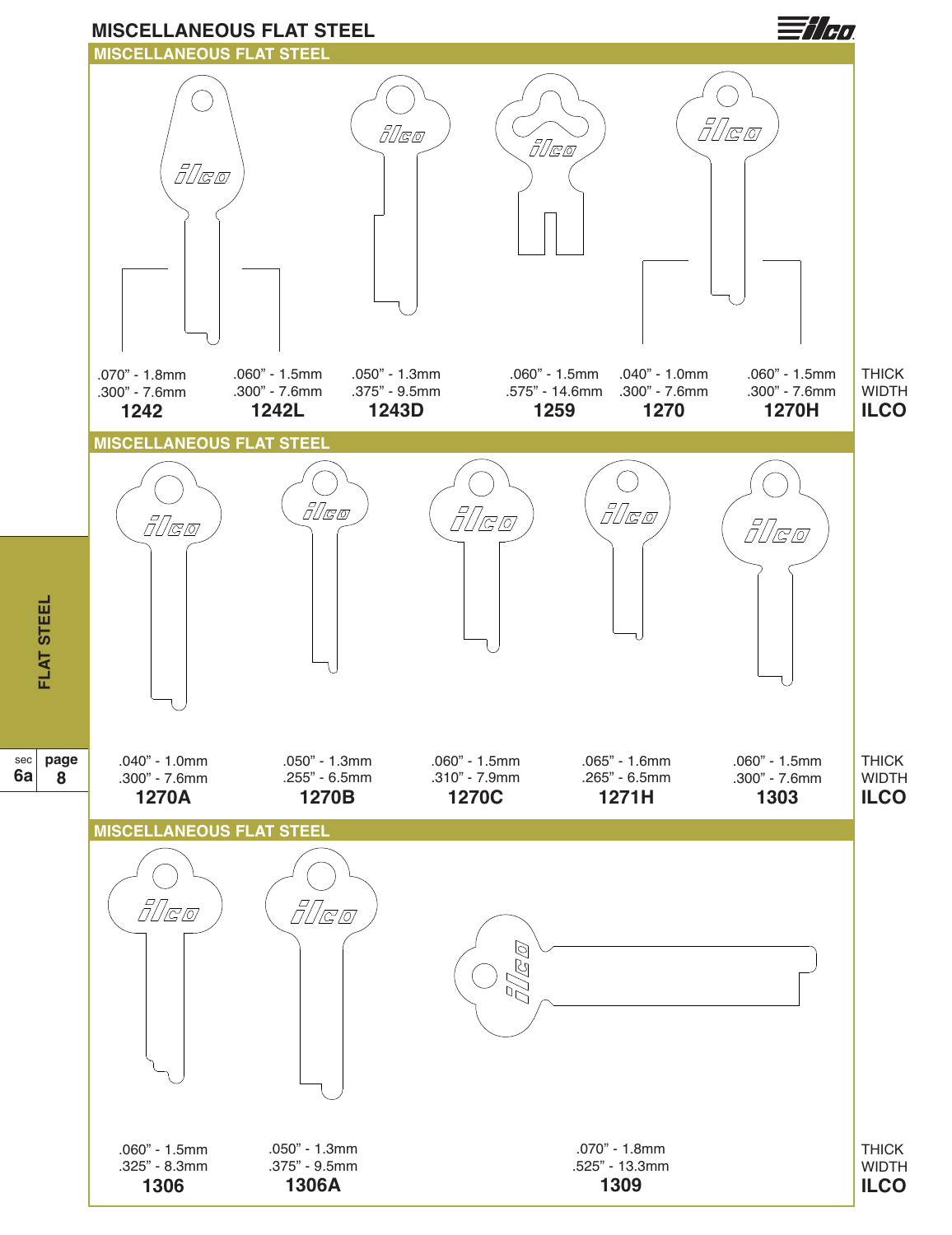![](_page_9_Figure_0.jpeg)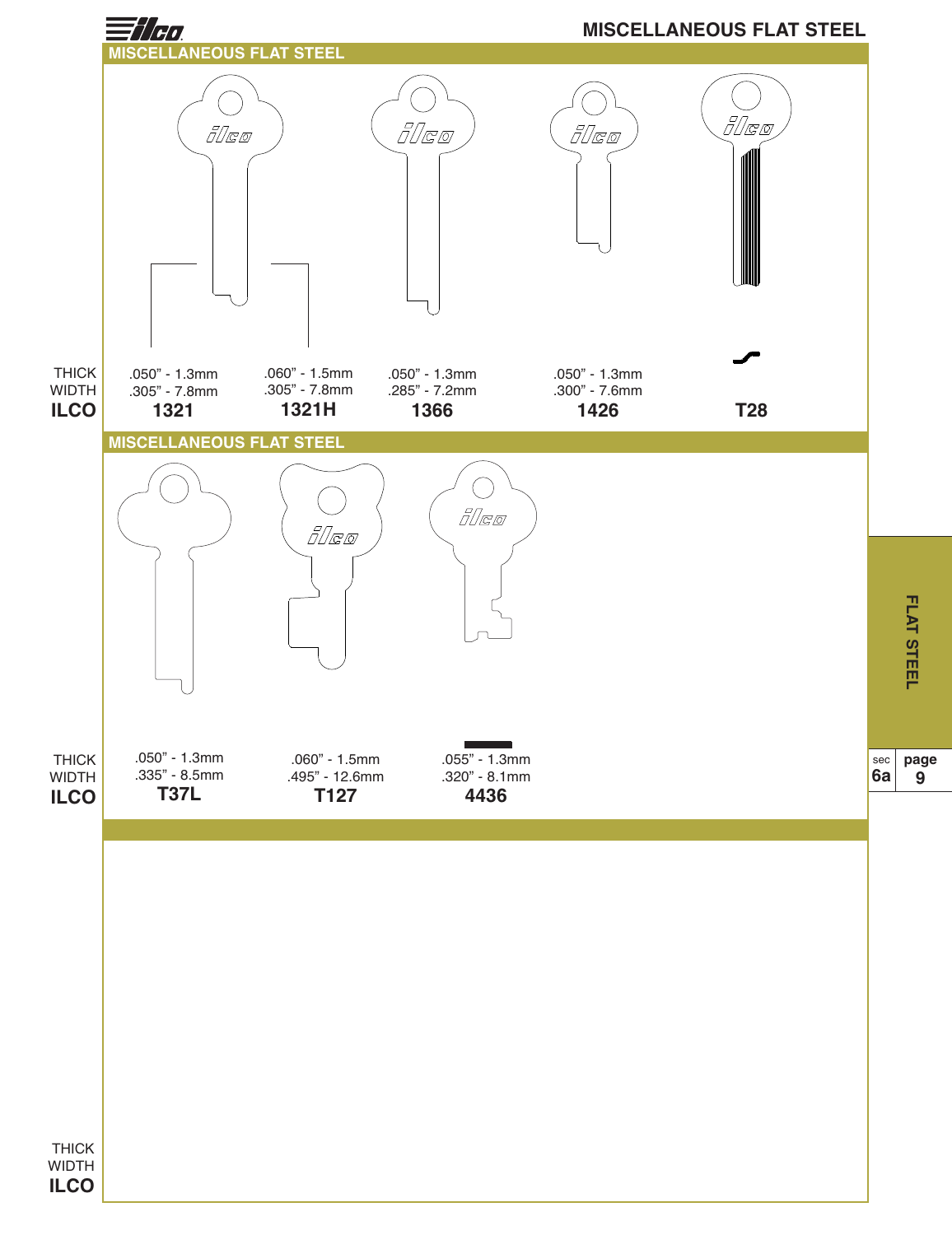![](_page_10_Figure_0.jpeg)

<u>(</u>

sec **6b**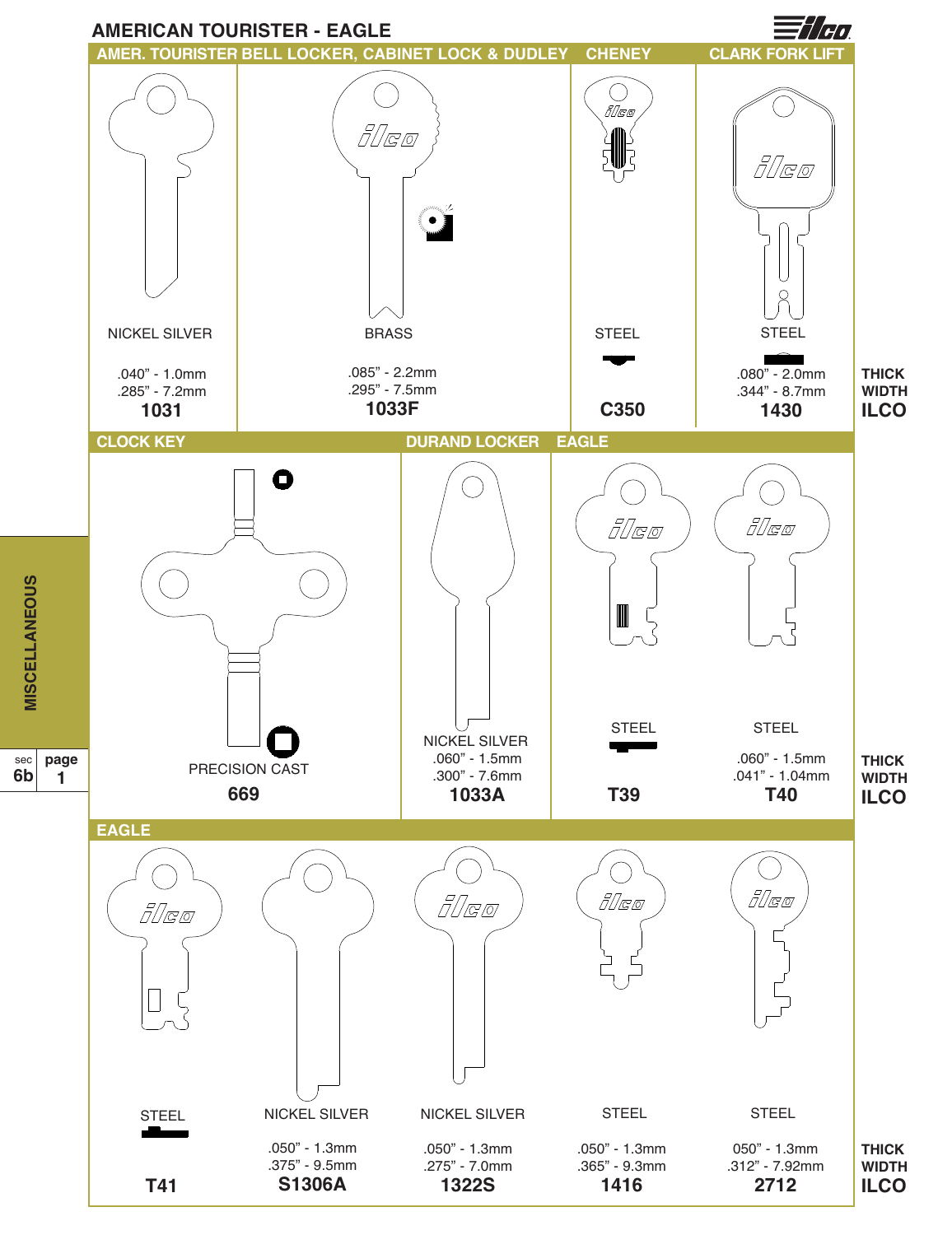![](_page_11_Figure_0.jpeg)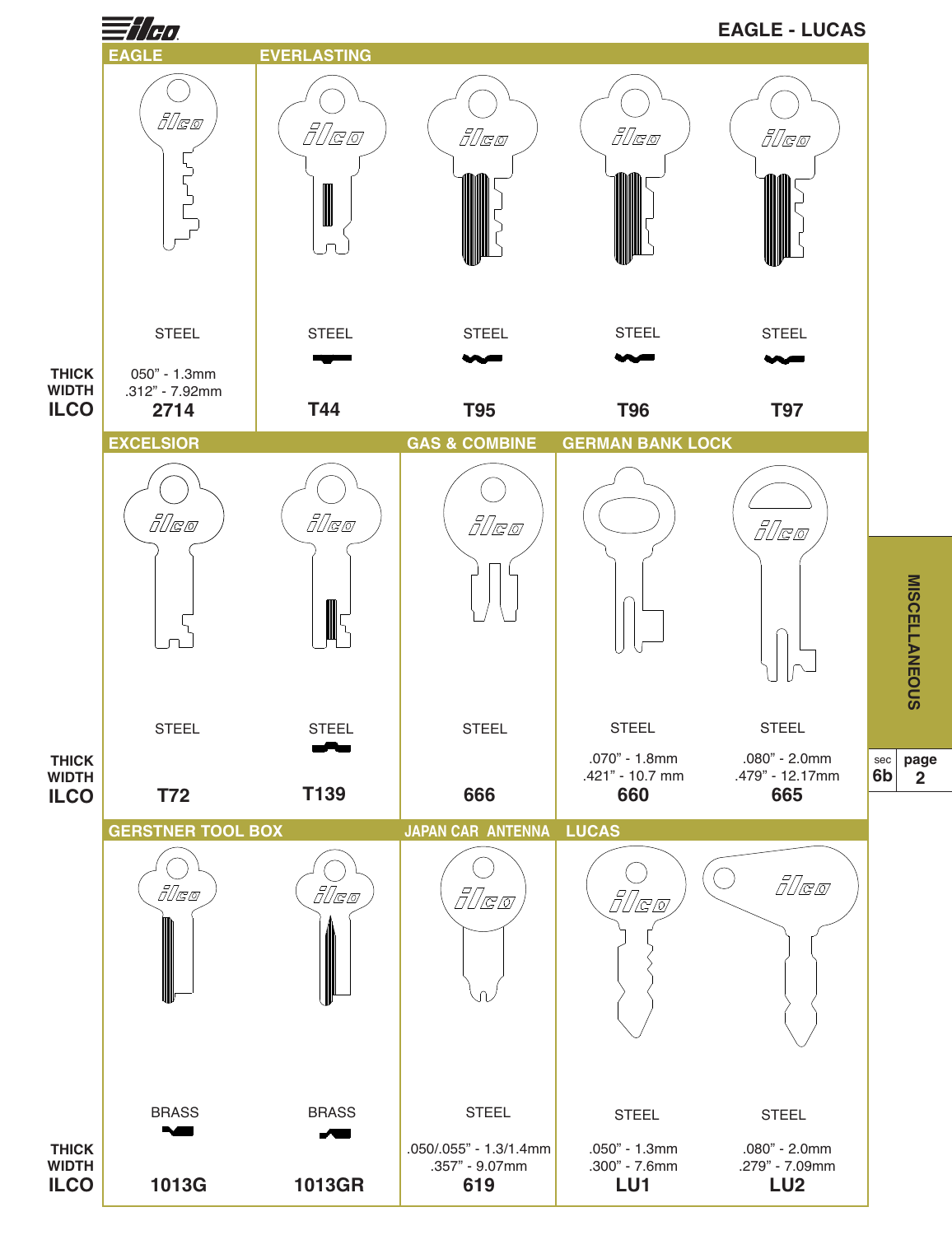![](_page_12_Figure_0.jpeg)

**MIS C E L L A N E O U**

<u>ທ</u>

sec

**6b**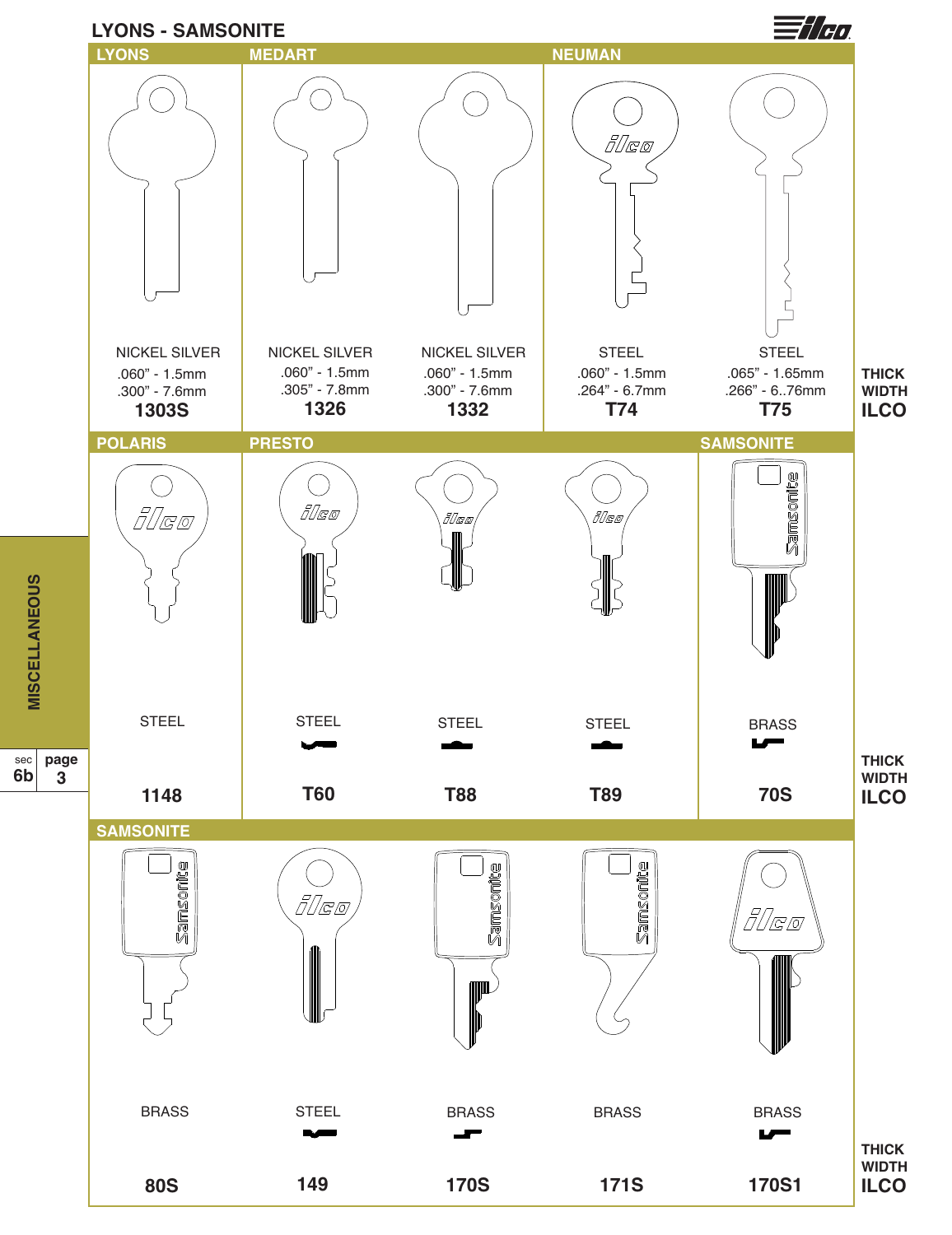![](_page_13_Figure_0.jpeg)